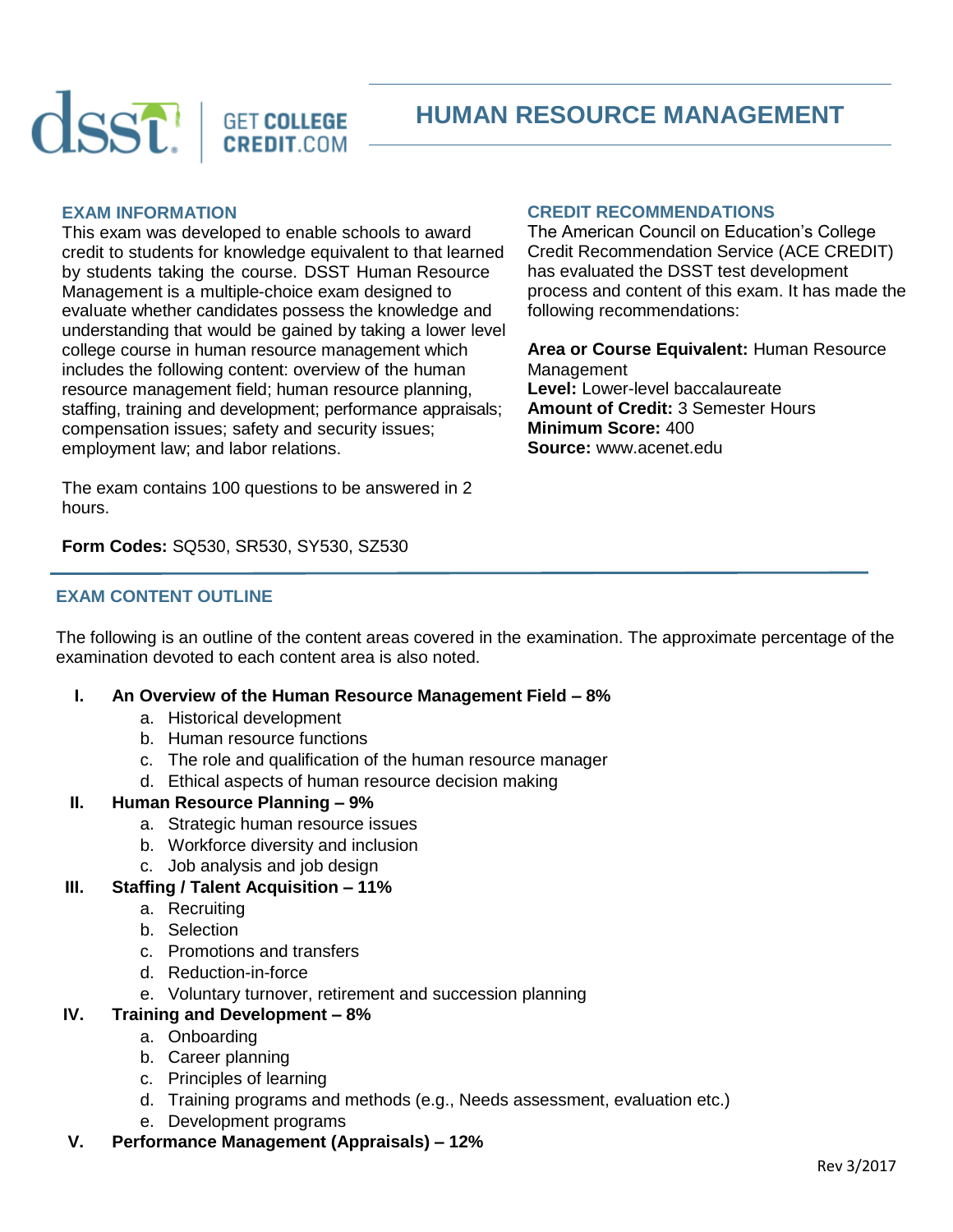- a. Reasons for performance evaluation
- b. Techniques
- c. Challenges

## **VI. Compensation and Benefits / Total Rewards – 12%**

- a. Job evaluation
- b. Wage and salary administration
- c. Compensation systems (e.g. Performance related pay, executive compensation etc.)
- d. Benefits mandatory and voluntary

## **VII. Safety and Health – 9%**

- a. Occupational accidents and illness
- b. Quality of work life and wellness
- c. Workplace security

## **VIII. Employment Law – 16%**

- a. Equal employment opportunity laws (e.g., Civil Rights Act Title VII, ADA, ADEA)
- b. Compensation and benefits related laws (e.g., ERISA, FMLA, FLSA)
- c. Health, safety and employee rights laws (e.g., OSHA, WARN)

## **IX. Labor Relations – 10%**

- a. Role of labor unions
- b. Labor laws (e.g., NLRA, Taft-Hartley Act, Civil Service Reform Act)
- c. Collective bargaining
- d. Unionized versus non-unionized work settings
- e. Contract management

## **X. Current Issues and Trends – 5%**

- a. Human resource information systems
- b. Changing patterns of work relationships (e.g., virtual office, contingent workers, autonomous work groups)
- c. Global HR environment
- d. Social Media
- e. Corporate social responsibility and sustainability

### **REFERENCES**

Below is a list of reference publications that were either used as a reference to create the exam, or were used as textbooks in college courses of the same or similar title at the time the test was developed. You may reference either the current edition of these titles or textbooks currently used at a local college or university for the same class title. It is recommended that you reference more than one textbook on the topics outlined in this fact sheet.

You should begin by checking textbook content against the content outline provided before selecting textbooks that cover the test content from which to study.

Sources for study material are suggested but not limited to the following:

- 1. Noe, Raymond; Hollenbeck, John; Gerhart, Barry; Wright, Patrick. (2015) *Fundamentals of Human*  Resource Management, 6<sup>th</sup> Edition, McGraw-Hill Higher Education.
- 2. Mathis, Robert; Jackson, John H; Valentine, Sean R. (2016). *Human Resource Management: Essential*  Perspectives, 7<sup>th</sup> Edition, Cengage Learning.
- 3. Snell, Scott A; Bohlander, George W. (2013) *Managing Human Resources,* 16th Edition, Cengage Learning.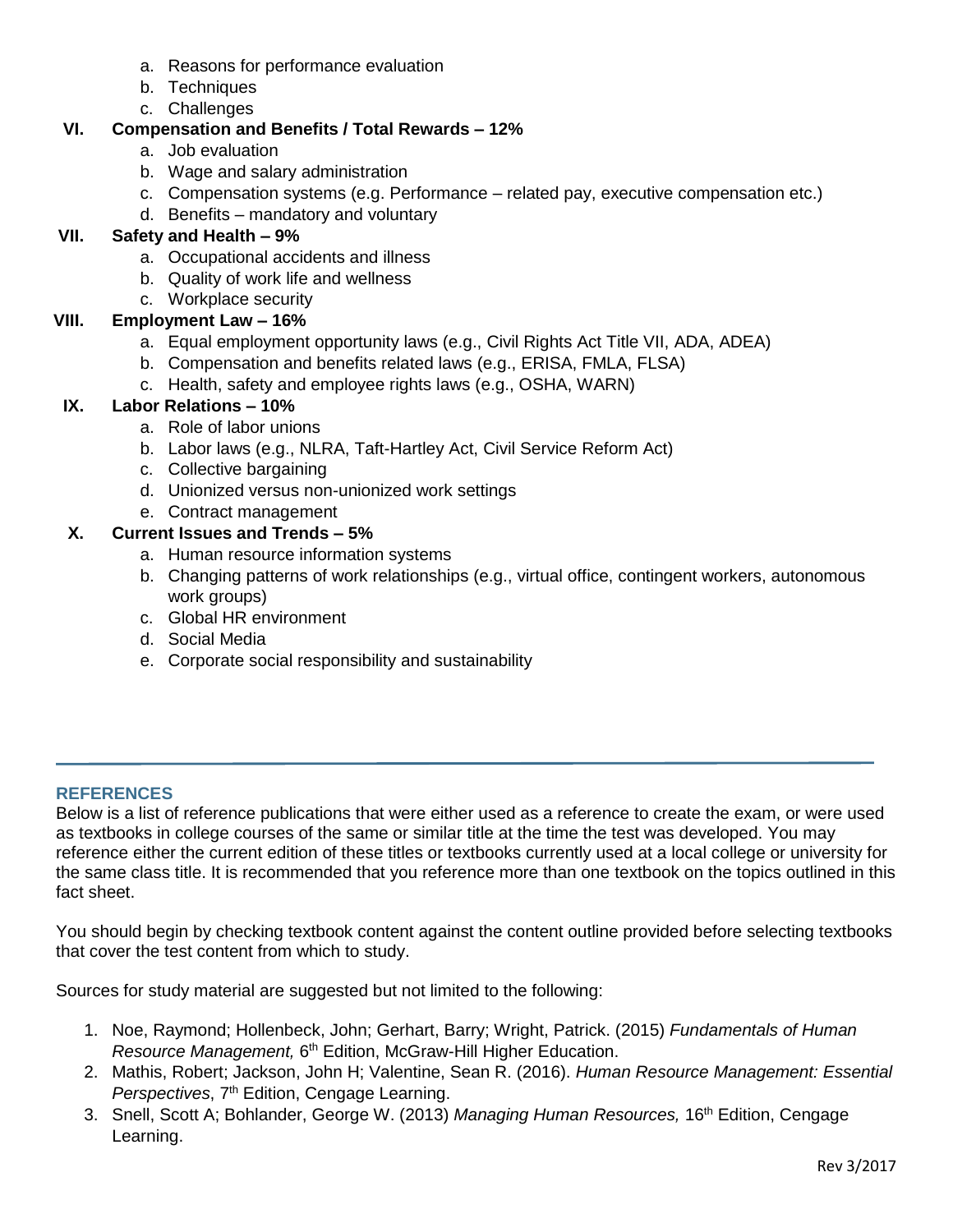4. Mondy, R.Wayne, Martocchio, Joseph J. (2016). *Human Resource Management,* 14th Edition, Pearson.

#### **SAMPLE QUESTIONS**

All test questions are in a multiple-choice format, with one correct answer and three incorrect options. The following are samples of the types of questions that may appear on the exam.

- 1. Specific standardized questions are used primarily in which of the following types of interviews?
	- a. Patterned or structured
	- b. Nondirective
	- c. Group or board
	- d. Stress
- 2. Organizational or companywide incentive plans include all of the following EXCEPT:
	- a. Employee stock ownership plans (ESOP's)
	- b. Scanlon plans
	- c. Profit-sharing plans
	- d. Standard-hour plans
- 3. Which of the following theories of employee motivation distinguishes between "satisfiers" and "dissatisfiers"?
	- a. Herzberg's Maintenance Theory
	- b. Maslow's Need Hierarchy
	- c. McClelland's Achievement Theory
	- d. McGregor's Theory X and Theory Y
- 4. A full-time employee of a local union is generally known as a:
	- a. Shop steward
	- b. National representative
	- c. Business agent
	- d. Union organizer
- 5. Which of the following programs frequently uses simulation to train employees?
	- a. Apprenticeship training
	- b. On-the-job training
	- c. Job instruction training
	- d. Vestibule training
- 6. Which of the following statements is NOT true about exempt employees?
	- a. They are subject to the overtime provision of the Fair Labor Standards Act.
	- b. They are permitted to bargain collectively under the provisions of the Tart-Hartley Act.
	- c. They are permitted to have flexible work schedules.
	- d. They are paid hourly wage rates.
- 7. A job specification is usually a written document that:
	- a. Specifies how a job is to be done
	- b. Outlines the specific duties of a job
	- c. Lists the employee characteristics required to perform a job
	- d. Describes the process used to obtain specific job information
- 8. Which of the following performance appraisal methods does NOT require the supervisor to compare the